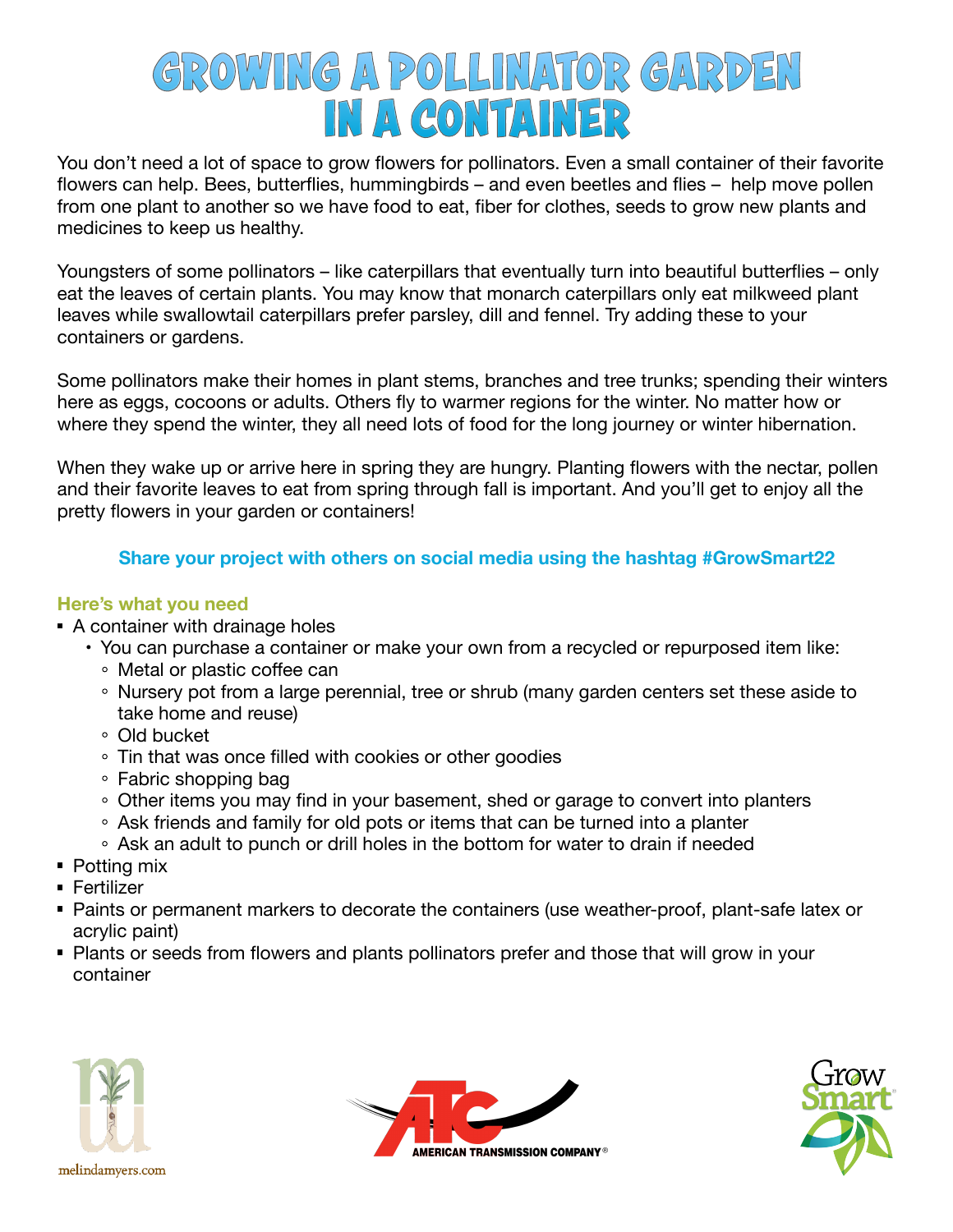#### **Selecting the right plants for pollinators and container gardens**

- **Plants need sunlight, moisture and the right temperatures to grow** 
	- Evaluate the amount of sun your container will receive
	- Check the space several times a day and record if it is sunny or shady
		- Check plant tags to find plants that will grow in that amount of sunlight
			- Full-sun plants need 6-8 hours of sunlight or more
			- Part-sun plants need about 5-6 hours
			- Shade plants only need about 4 hours or less of sunlight or dappled shade throughout the day
	- Watch the weather forecast and record high and low temperatures
		- Some plants like impatiens and fuchsia need warm conditions and don't survive frost
		- Other plants like alyssum, dianthus and pansies take cool and even frosty temperatures
	- Here are just a few you can find at most garden centers:
		- Marigolds, zinnias and cosmos are easy to start from seed right in a container and like sunny spots
		- Other plants for sunny spots sweet alyssum, pansies, dianthus, herbs, lantana, cuphea, salvia, verbena, black-eyed Susans, and many native plants
		- $\circ$  For shade fuchsia, impatiens, lungwort, coral bells
- Make a list of plants that will grow in your container. Then visit the garden center to purchase seeds or plants.

#### **How many plants you need for a container**

- **1** plant for small pots
- 3-4 plants for a 10-12 inch diameter pot
- 4-6 plants for a 14-16 inch diameter container
- 6-8 plants for a 16-20 inch diameter planter

*Remember to always check the plant tag. Some plants grow big and need more space, meaning you will need fewer plants.* 

#### **Get started planting**

- 1. Fill the container with potting mix, leaving a couple inches of space between the top of the soil and top of the container
- 2. Add fertilizer now if using a slow release fertilizer, follow the directions on the fertilizer packet
- 3. Set plants on the soil surface to test your design.
- 4. Once you have a design in mind, carefully remove the plant from its container. Squeeze the pot and slide the plant out. Don't pull on the stem or you may hurt the plant. Gently loosen the roots so they will spread out into the soil in their new pot.
- 5. Dig a hole big enough for the roots. Make sure the roots are covered with soil and the stem of the plant is above the ground. You may need to add or remove soil in your container to do this.
- 6. Water your newly planted pot and set it in its permanent spot.
- 7. Feed your plants with your favorite fertilizer following the label direction if you did not do this already. Fast release fertilizers need to be added regularly throughout the summer.
- 8. Check the soil in your container every day. Just stick your finger down an inch or two and water long enough for the excess water to run out the drainage holes.
- 9. Then watch for the pollinators to stop by for a sip of nectar. Take photos or draw pictures of your container garden and the visitors. Share these with others on social media, using the hashtag #GrowSmart22.





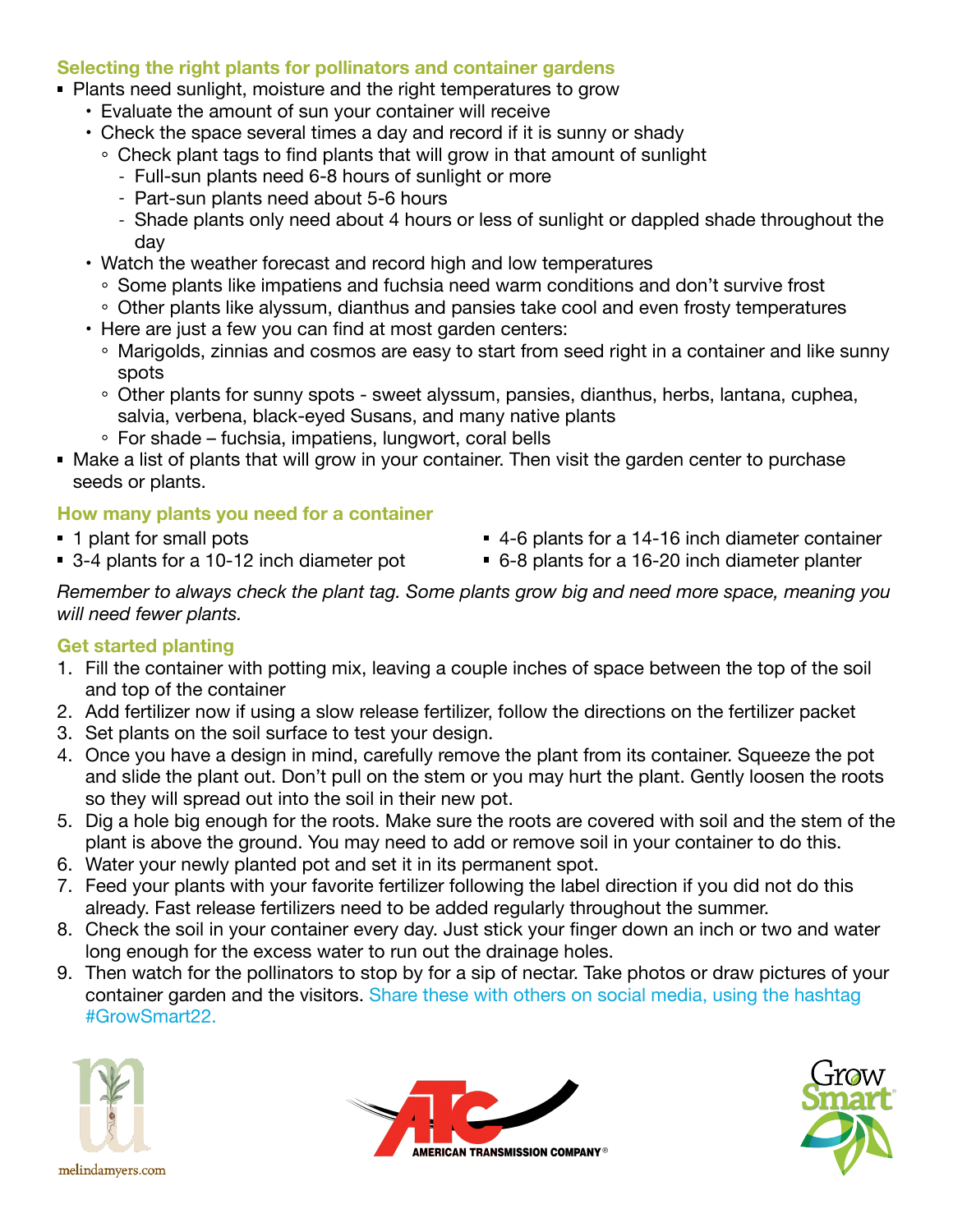

## **Doing and Learning More**

#### **You're the scientist (youth with the help of an older sibling or adult)**

- Draw or take pictures of the plants and your container garden
- Write the names of the plants on the picture or a separate piece of paper
- Water the plants (a favorite kid activity)
	- Discuss when to water and how much water the container needed
	- Check the soil first by sticking your finger into the soil. Does it feel dry or wet?
- Watch for insects and hummingbirds visiting the plants
	- Count and write down how many you see
	- Can you find their names in books or by asking gardeners you know?

## **You're the engineer (teens and tweens)**

- Monitor the growing conditions to determine where to place your pollinator container
	- $\circ$  Find the average date of the last spring frost in your area
	- Record high and low temperatures
		- A high-low thermometer or a nearby weather station can help
	- Evaluate the amount of sunlight various parts of your yard, patio or balcony receive
	- $\circ$  Select the best location for the plants you want to grow
- Create a container from a weather-proof found item (no paper containers, please)
	- Determine if drainage holes are needed and how you will add these
		- Drill, punch with a hot skew for plastic item, or use other methods to add drainage holes. Ask an adult for help as needed.
	- Measure the diameter of your container
	- Calculate and record the number of plants needed
		- Use the pot size and mature plant size (see the plant tag or seed packet) of plants you selected
- Record how often you watered your container throughout the season
	- Record rainfall throughout the season
		- **Make a rain gauge to capture and record rainfall**
	- How did the watering amount and frequency change as the plants grew bigger?
	- How did the watering amount and frequency change when the weather was hotter or colder?
	- How could you reduce the time spent watering?
		- Use a larger container
		- Add watering devices like a Plant Nanny or watering globes
		- **Include an organic sustainable amendment like Wild Valley Wool Pellets to reduce watering** frequency
	- Create a DIY irrigation or self-watering system for the container garden
	- Organize the information in a chart or spread sheet
		- Use this to help with future pollinator plantings